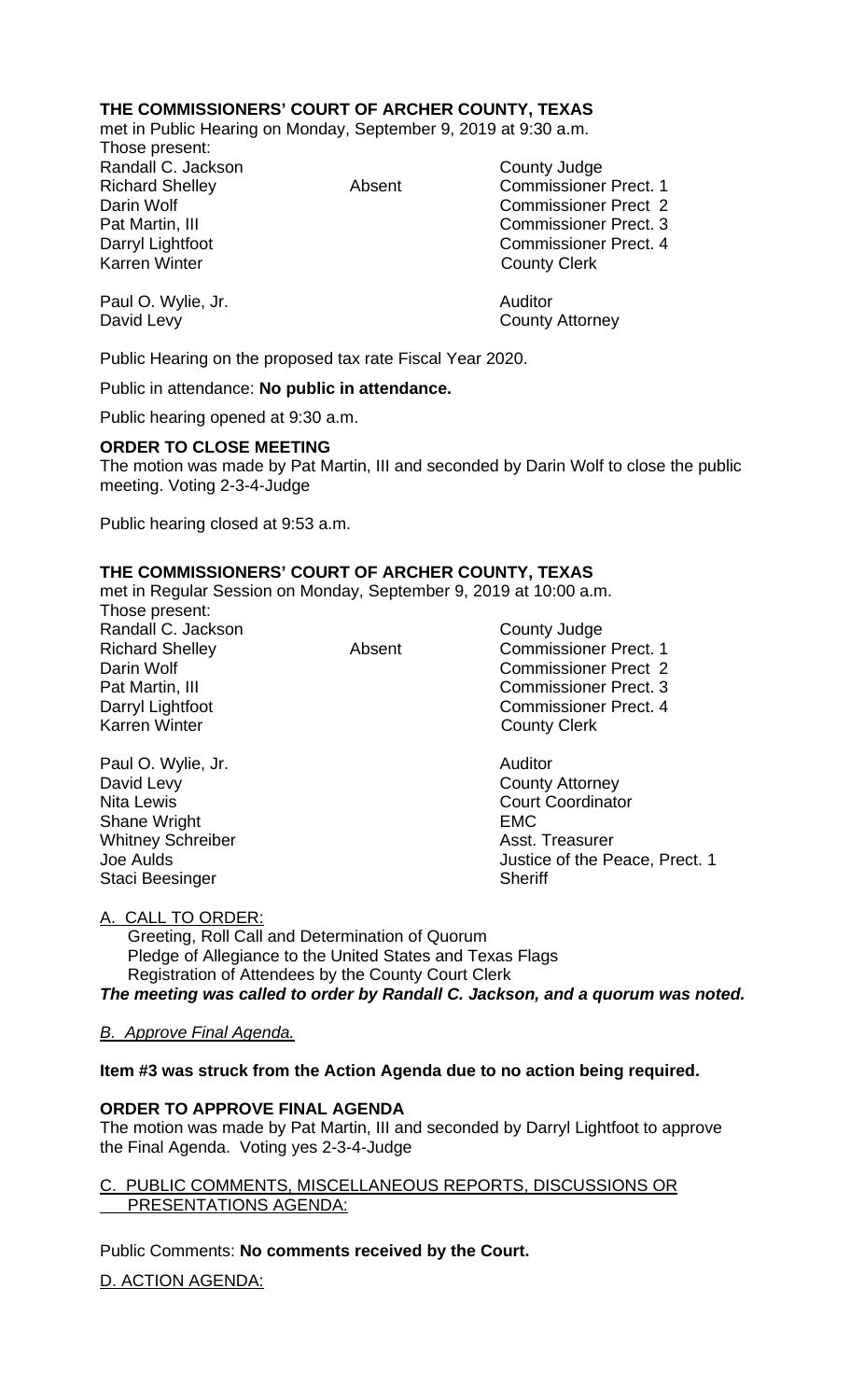1. Approve departmental reports.

## **ORDER APPROVING REPORTS**

The motion was made by Darin Wolf and seconded by Pat Martin, III to approve departmental reports: **Treasurer; Extension Office.** Voting yes 2-3-4-Judge

2. Approve vouchers for payment.

## **ORDER TO APPROVE VOUCHERS**

The motion was made by Darryl Lightfoot and seconded by Darin Wolf to approve vouchers for payment. Voting yes 2-3-4-Judge

- 3. Approve line item transfers. **Removed.**
- 4. Approve Education Certificates.

## **ORDER APPROVING CERTIFICATES**

The motion was made by Randall C. Jackson and seconded by Darryl Lightfoot to approve education certificates: **Pat Martin, III; Patricia Vieth**. Voting yes 2-3-4-Judge

5. Approve Publisher's Certificates.

## **ORDER APPROVING CERTIFICATES**

The motion was made by Pat Martin, III and seconded by Darin Wolf to approve publisher's certificates. Voting yes 2-3-4-Judge

6. Approve Minutes from previous month – August, 2019.

## **ORDER APPROVING MINUTES**

The motion was made by Randall C. Jackson and seconded by Darryl Lightfoot to approve minutes from August 2019. Voting yes 2-3-4-Judge

7. Discuss and/or take action on the *Road Use Agreement and Performance Bond/Bonds* for the Ares Management Repower Project. **Project manager Sean McCullen will be present for Ares. Sean McCullen with Power Plant Management Services LLC to discussed road use agreement and performance bonds for the Windfarm Repower Project. David Levy discussed agreement and noted it was satisfactory for approval. Pat Martin, III discussed change of road names that were missed labeled from Cottonwood Rd to Neal Rd. Darin Wolf discussed day to day maintenance for the roads. McCullen affirmed that Trinity Hills Wind, LLC would cover day to day maintenance.**

#### **ORDER APPROVING AGREEMENT**

The motion was made by Pat Martin, III and seconded by Darin Wolf to approve Road Use Agreement and Performance Bond/Bonds for the Ares Management Repower Project between Archer County and Trinity Hills Wind, LLC. Voting yes 2-3-4-Judge

8. Review Bids from Gov Deals for the Sale of the following items from Prect 1. Case 2090 Tractor Bush Hog 3210 Mower

Open bids John Skirmont \$13,528.12

> 9. Consider and/or approve Bid for the Sale of a *Case 2090 Tractor and Bush Hog Mower.*

**ORDER ACCEPTING BID**